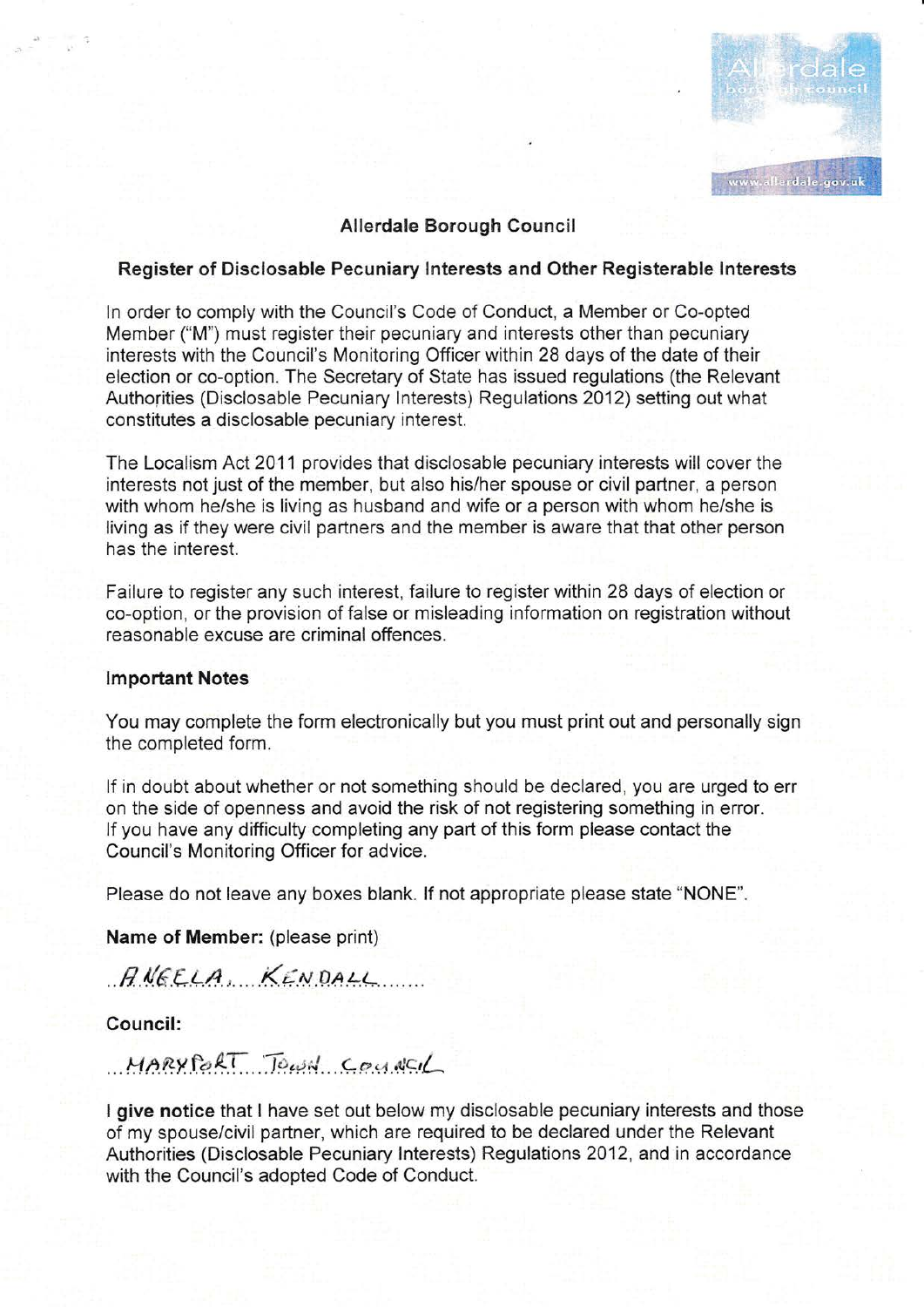#### Disclosable Pecuniary lnterests

1. Any employment, office, trade, profession or vocation carried on for profit or gain.

You should show every employment, office, trade. profession or vocation that you and your spouse/partner receive remuneration for other than simply repayment of expenses – a good example is would you have to declare for income tax purposes.

Give a short description of the activity concerned, for example 'Computer Operator' or'Accountant'.

Where you hold an office, give the name of the person or body which appointed you. ln case of a public office, this will be the authority which pays you.

 $N/\rho_f$ 

2. Any payment or provision of any other financial benefit (other than from the relevant authority) made or provided within the relevant period in respect of any expenses incurred by M in carrying out duties as a member, or towards the election expenses of M.

This includes any payment or financial benefit from a trade union within the meaning of the Trade Union and Labour Relations (Gonsolidation) Act 1992.

You should declare the name of any person or body that has made any payments to you towards your expenses as a councillor or towards your election expenses. You do not need to declare the amounts of any payments, only the name of the person or body making them.

It refers to payment of election expenses by a third party  $-$  you do not need to declare if you pay your election expenses yourself. This would usually mean a political party at election time.

 $n$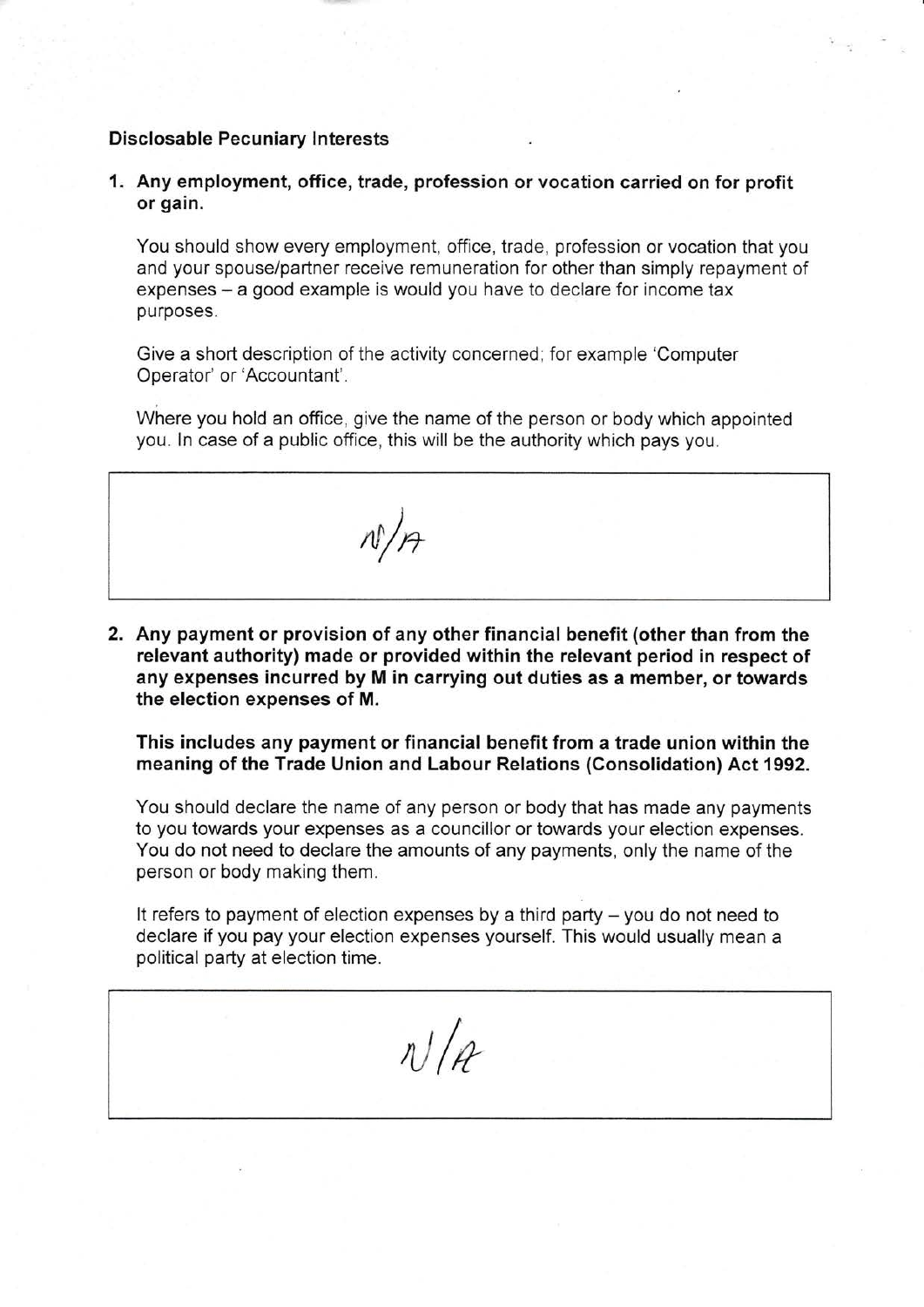- 3. Any contract which is made between the relevant person (or a body in which the relevant person has a beneficial interest) and the relevant authority-
	- (a) under which goods or services are to be provided or works are to be executed; and
	- (b) which has not been fully discharged.

You should list any contract made between yourself or your spouse/partner or a body in which either of you have a beneficial interest and the Council (or an organisation contracted to carry out business on its behalf).

 $N_{\odot}$   $N_{\odot}$ 

# 4. Any beneficial interest in land which is within the area of the retevant authority.

You should include any land and buildings in the area of the Borough in which you or your spouse/partner have a beneficial interest. You should give the address or a brief description to identify it. lf you live in the Borough you should include your home under this heading whether as owner, lessee or tenant.

You should also include any property from which you receive rent, or of which you are the mortgagee.

Any land in the Borough area in the ownership of a charity or organisation of which you or your spouse/partner are a trustee should also be included in this section.

"Land" also includes any buildings or parts of buildings.

 $33.$  NORTHET MAAYPORT  $\leq$ UMBRIA  $CAFGCHR$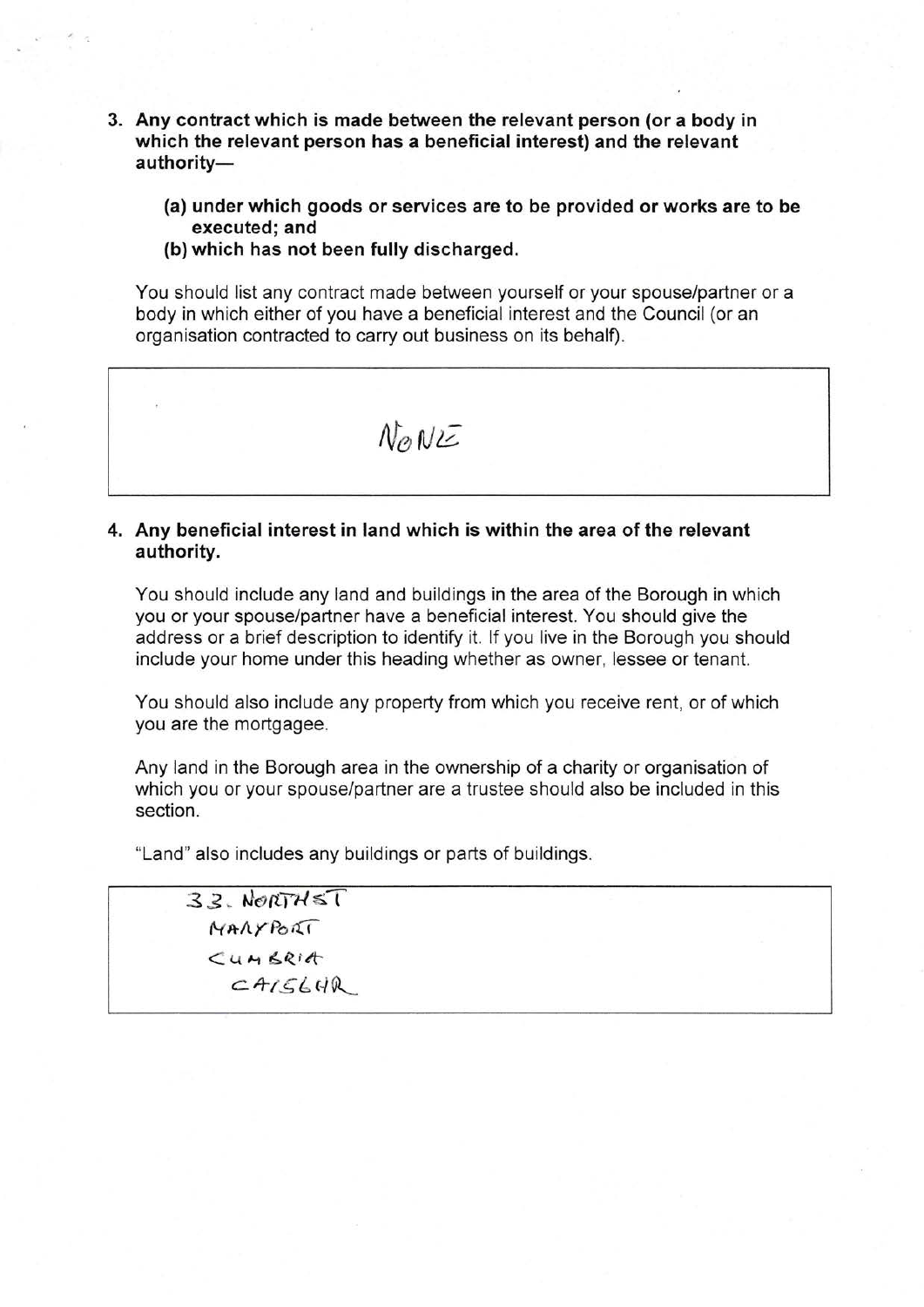## 5. Any licence (alone or jointly with others) to occupy land in the area of the relevant authority for a month or longer

You should include land in the area of the Borough which you or your spouse/partner have a right to occupy, but neither own nor have tenancy of. You should give the address or a brief description to identify it.

1:

\*Land" includes any buildings or parts of buildings.



- 6. Any tenancy where (to M's knowledge)-
	- (a) the landlord is the relevant authority; and
	- (b) the tenant is a body in which the relevant person has a beneficial interest.

You should declare any properties which you or your spouse/partner rent from the Council, or which is rented by a business which you or your spouse/partner owns or partly owns.

 $N/A$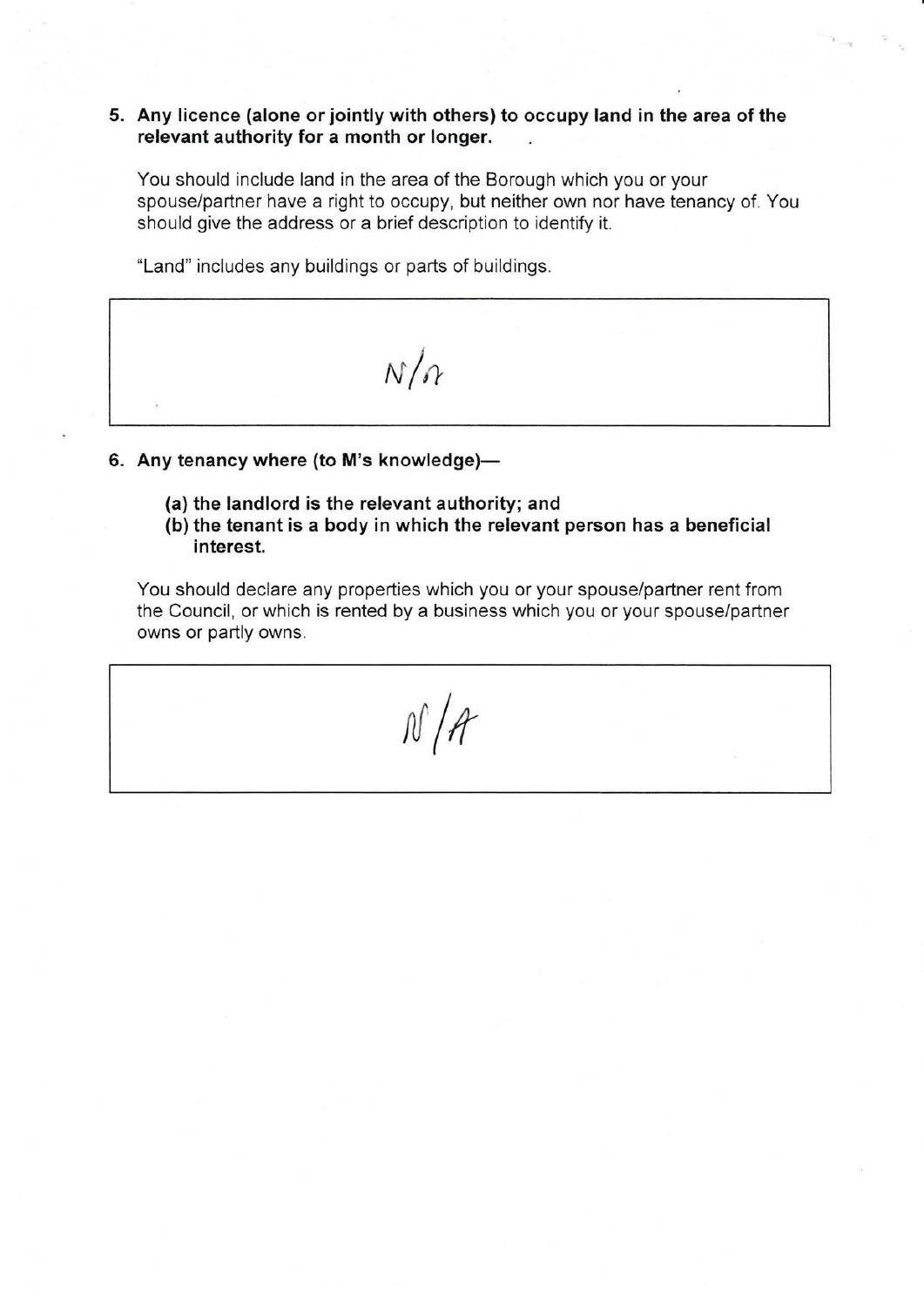# 7. Any beneficial interest in securities of a body where-

- (a) that body (to M's knowledge) has a place of business or land in the area of the relevant authority; and
- $(b)$  either-
	- (i) the total nominal value of the securities exceeds  $£25,000$  or one hundredth of the total issued share capital of that body; or
	- (ii) if the share capital of that body is of more than one class, the total nominal value of the shares of any one class in which the relevant person has a beneficial interests exceeds one hundredth of the total issued share capital of that class.

You should list the names of any companies, industrial and provident societies, co-operative societies, or other bodies corporate that (to your knowledge) are active in the Borough and in which you or your spouse/partner have a substantial interest. You do not need to show the extent of your interest.

You have a substantial interest if you own shares or other securities in the company with a nominal value of more than £25,000 or more than 1/100th of the issued share or securities. lf there are several classes of shares or securities, the fraction of 1/100th applies to any of these classes.

The company or body corporate is active in the Borough if it has land or a place of business in the Borough.

 $N_{\odot}$ 

### **Other Registrable Interests**

These interests are what the Council has determined should be entered into the authority's register of interests

8. Details of any body of which you are a member, or in a position of general control or management, and to which you are appointed or nominated by the Council.

You should include the names of any bodies of which you have been appointed to represent the Council and the position you hold on those bodies.

 $HARYBER$  HARROUR T MORINA  $P_{1}$ RECTOR